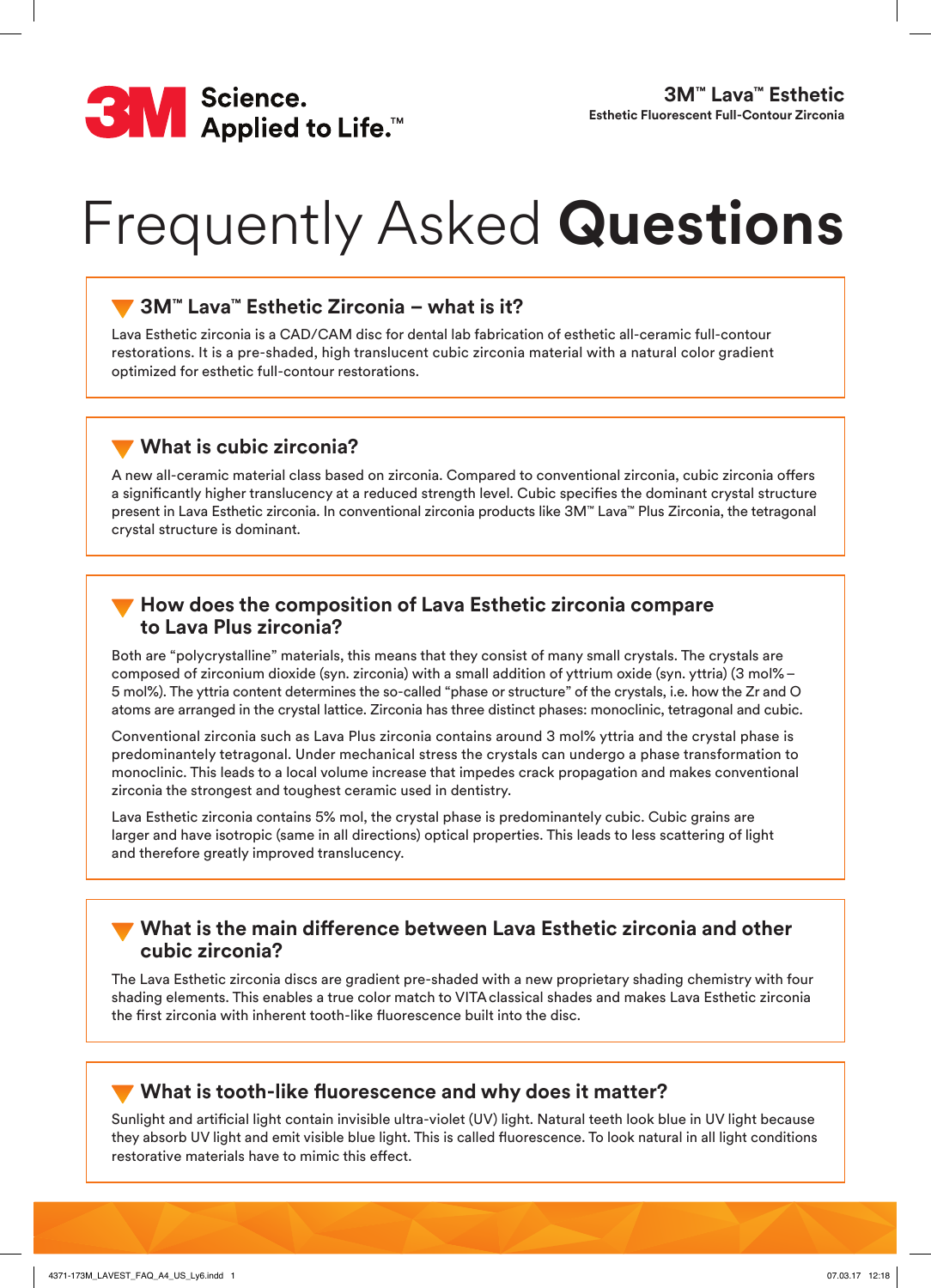## **How can I achieve the best final shade match?**

Lava Esthetic zirconia offers a built-in shade gradient and inherent fluorescence for a true match to VITA classical shades. Glaze restorations to achieve best match to selected shade. Lava Esthetic zirconia has a high translucency so that dark preparations may shine through. Communicate the stump shade to your lab to ensure shade match.

#### **Will Lava Esthetic zirconia replace any of the current Lava zirconia products?**

No, Lava Esthetic zirconia comes in addition to the current portfolio. It is a new type of zirconia for productive high-esthetic full-contour restorations. Lava Plus zirconia remains our versatile high strength zirconia option.

## **What is the strength of Lava Esthetic zirconia?**

Lava Esthetic zirconia offers a 3-point bending strength according to ISO 6872:2015 of 800 MPa and is qualified for Type II, class 4 indications: Crowns, bridges with one pontic between two crowns, inlays, onlays and veneers. Lava Esthetic zirconia has a significantly higher flexural strength than IPS e.max® CAD. Lava Esthetic zirconia has higher flexural strength than other leading super-high translucent cubic zirconia, but less than Lava Plus zirconia.

## **What is the fracture toughness of Lava Esthetic zirconia?**

Lava Esthetic zirconia has a fracture toughness of  $4.4 \pm 0.5$  MPa m<sup>1</sup>/<sub>2</sub> measured by the SEVNB method according to ISO 6872:2008. And, it has a significantly higher fracture toughness than IPS e.max CAD.

## **What indications can be covered with Lava Esthetic zirconia?**

- Crowns
- Bridges (max. 1 pontic between two crowns)
- Inlays, onlays, veneers

Please refer to Instructions for Use for details.

**What is the minimum wall thickness and minimum connector cross section requirement for Lava Esthetic zirconia?**

|                         | <b>Wall thickness</b>  | <b>Bridge connector cross section</b> |  |
|-------------------------|------------------------|---------------------------------------|--|
|                         | Anterior $\geq 0.8$ mm | $\geq 12$ mm <sup>2</sup>             |  |
| Posterior $\geq 0.8$ mm |                        | $\geq 14$ mm <sup>2</sup>             |  |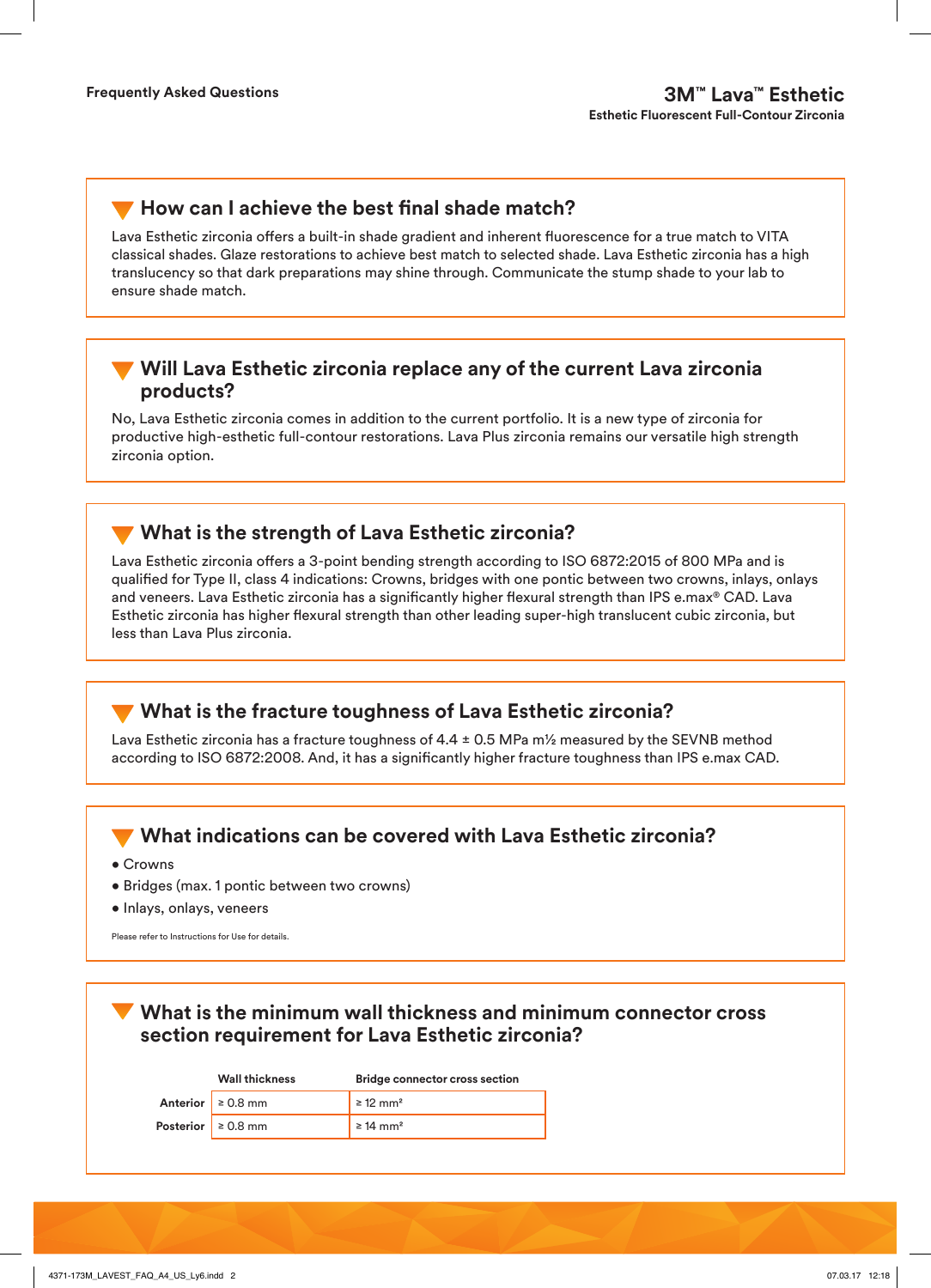# **Can Lava Esthetic zirconia restorations be used on implants?**

Yes, Lava Esthetic zirconia crowns and bridges (with max. 1 pontic between two crowns) can be used on implant abutments.

## **Can Lava Esthetic zirconia be used for adhesive bridges such as Maryland bridges or inlay/onlay bridges?**

No, Lava Esthetic zirconia is released for bridges with maximum 1 pontic between two full coverage crowns.

#### **Can Lava Esthetic zirconia be used for cantilever bridges?**

No, Lava Esthetic zirconia is released for bridges with maximum 1 pontic between two full coverage crowns.

## **Can bruxism patients use Lava Esthetic zirconia?**

For cases with very limited space or parafunctional patients requiring ultimate strength, choose Lava Plus zirconia.

#### **In what shades is Lava Esthetic zirconia available?**

There are eight shades available at launch: Bleach, A1, A2, A3, A3.5, B1, C1, D2. Additional shades are under development and will be available in 2017.

## **Is a white Lava Esthetic zirconia disc for liquid shading available?**

No. There are no white discs and no liquids available. All Lava Esthetic zirconia discs are pre-shaded and must not be used in combination with liquids.

#### **In what formats is Lava Esthetic zirconia available?**

Lava Esthetic zirconia is available in 98 mm disc format with step in three heights: 14, 18 and 22 mm.

#### **Is Lava Esthetic zirconia available on a CEREC® mandrel?**

No, Lava Esthetic zirconia is available in 98 mm disc format with step.

#### **Is Lava Esthetic zirconia available in frame format?**

No, Lava Esthetic zirconia is available in 98 mm disc format with step.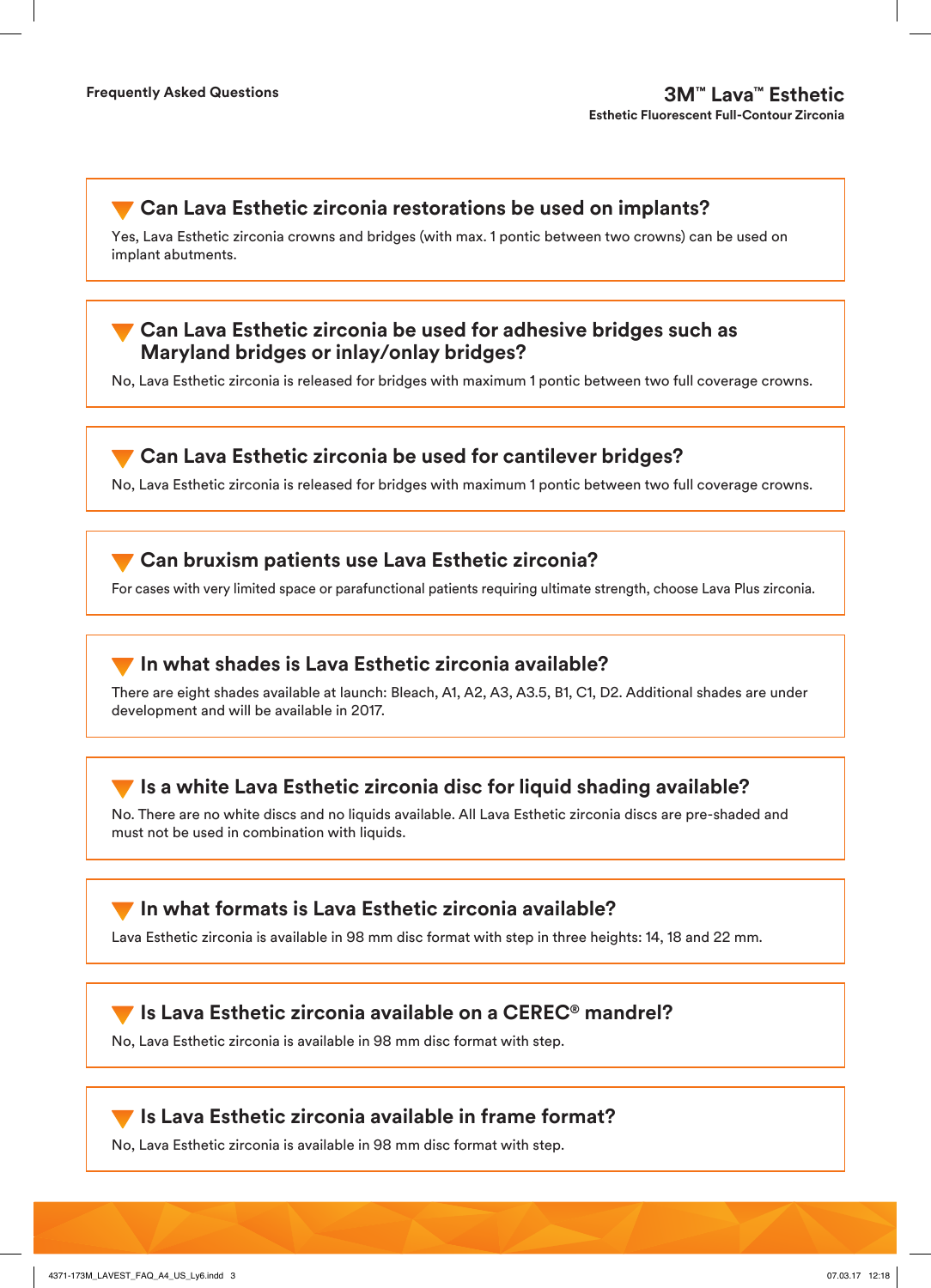**Which milling systems are compatible with Lava Esthetic zirconia discs?** 

Lava Esthetic zirconia discs fit into open milling machines compatible with 98 mm disc format with step suitable for dry milling of zirconia, e.g.:

- Roland DWX-50, DWX-51D
- Sirona InLab MC X5
- VHF K3, K4, K5, S1, S2
- imes-icore CoRiTEC 245i, 250i, 350i, 650i, 850i
- Yenadent D14, D15, D40, DC40, D43

This list is for guidance purposes only - many other compatible milling systems exist and new systems enter the market frequently. Always check with milling system suppliers for compatibility.

Lava Esthetic zirconia discs are not compatible with Zirkonzahn Mx, Sirona Inlab/CEREC MC XL, 3M™ Lava™ Form and 3M™ Lava™ CNC milling systems.

## **How should Lava Esthetic zirconia be milled?**

Lava Esthetic zirconia discs are optimized for dry milling processes and can be milled with CAM strategies and parameters suitable for zirconia.

However, the surface quality of milled restorations and the yield rate greatly depend on set milling parameters, machine and tool types and the interaction of Lava Esthetic zirconia discs with your system. Thus, the following milling parameters are recommended:

| Job                             | Feed (mm/min) | Step down (mm) | Step over (mm) | Spindle speed<br>(RPM) | Carbide tool<br>diameter (mm) |
|---------------------------------|---------------|----------------|----------------|------------------------|-------------------------------|
| Roughing                        | 600           | 0.4            | 0.6            | 10,000                 | 2                             |
| Rest material roughing          | 600           | 0.3            | 0.3            | 30,000                 |                               |
| Finishing inside 3D/occlusal    | 1.350         | n.a./0.15      | 0.15           | 25,000                 | 2                             |
| Finishing margin line 3D        | 500           | n.a.           | 0.1            | 25,000                 | $\overline{2}$                |
| <b>Finishing outside cavity</b> | 800           | 0.15           | 0.15           | 25,000                 | 2                             |
| Fine finishing inside 3D        | 1.000         | n.a.           | 0.12           | 20,000                 |                               |
| <b>Fissure machining</b>        | 800           |                | 0.2            | 30,000                 |                               |
| Fine fissure machining          | 500           | 0.5            | 0.15           | 30,000                 | 0.5                           |

Please ask your CAM module and mill supplier for help to adapt the parameters in your system if necessary.

#### **Is Lava Esthetic zirconia compatible with 3M™ Lava™ Frame or Lava Plus dyeing liquids?**

No. Lava Esthetic zirconia must not be used in combination with any dyeing liquids. The use of dyeing liquids can reduce the strength of the material and compromise fluorescence and shade match.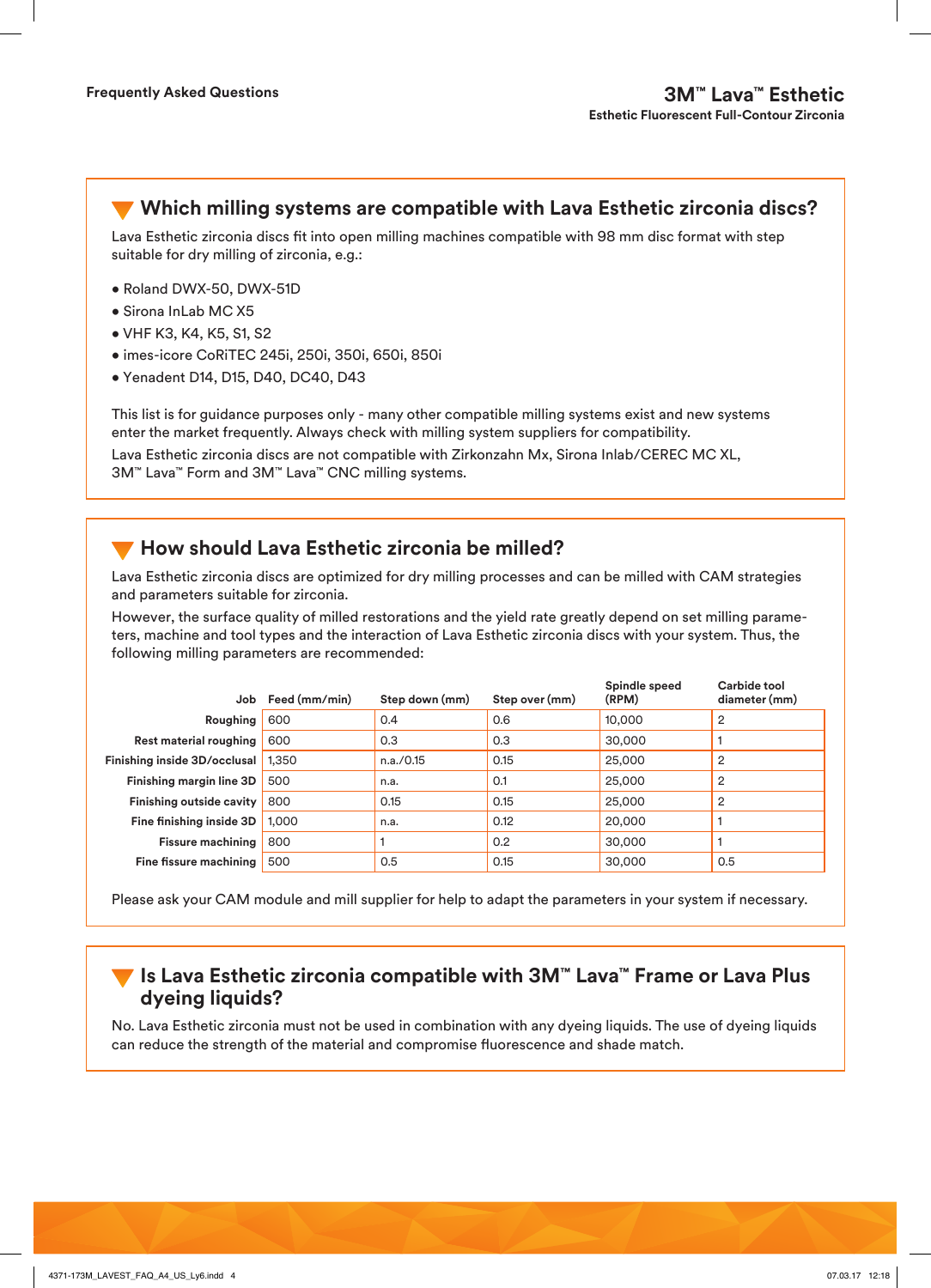# **What is the sintering cycle for Lava Esthetic zirconia?**

| <b>Cycle Stages</b> | <b>Cycle Parameters</b>                            |  |  |
|---------------------|----------------------------------------------------|--|--|
| <b>Heating</b>      | 20 °C/min to 800°C<br>10 °C/min to 1,500°C         |  |  |
| <b>Holding time</b> | 120 min at 1,500°C                                 |  |  |
| Cooling             | Max. 15 °C/min to 800°C<br>Max. 20 °C/min to 250°C |  |  |

#### **In our lab we already use certain sintering cycles for zirconia. Is it ok to sinter Lava Esthetic zirconia with my current cycles?**

No. Lava Esthetic zirconia must be sintered with the cycle displayed above. Using a different sintering cycle can have negative effects on strength, translucency and/or shade.

## **What is the drying time of Lava Esthetic zirconia after shading with liquids? Is there a special sinter program including a drying step?**

There is no drying time because Lava Esthetic zirconia must not be used in combination with any dyeing liquids. The use of dyeing liquids can reduce the strength of the material and compromise fluorescence and shade match.

#### **What is the recommended finishing for full-contour Lava Esthetic zirconia restorations?**

It is recommended to glaze restorations to achieve the best match to the selected shade and a natural, esthetic appearance.

Alternatively, the restoration can be polished using rubber polishers and polishing brushes with diamond polishing paste. This may cause a change in the shading results. This can be avoided, in part, if a shade lighter than desired is selected.

# **Which stains and glazes can be used?**

Low-temperature (< 900 °C) firing glazes and stains suitable for use with zirconia must be used. A vacuum during the glaze firing holding time is not recommended. When Lava Esthetic zirconia is used in combination with a glaze, the manufacturer´s instructions for use must be observed.

Examples of compatible glazes:

- Creation ZI/ ZI-F Glaze
- IPS e.max® Ceram Glaze
- VITA AKZENT® Plus LT Glaze
- Amann Girrbach Ceramill® Glaze

Examples of compatible stain systems:

- IPS e.max® Ceram Shades
- IPS Ivocolor™ Universal Stains
- VITA AKZENT® Plus
- Amann Girrbach Ceramill® Stains
- Noritake Cerabien ZR External Stain Kit